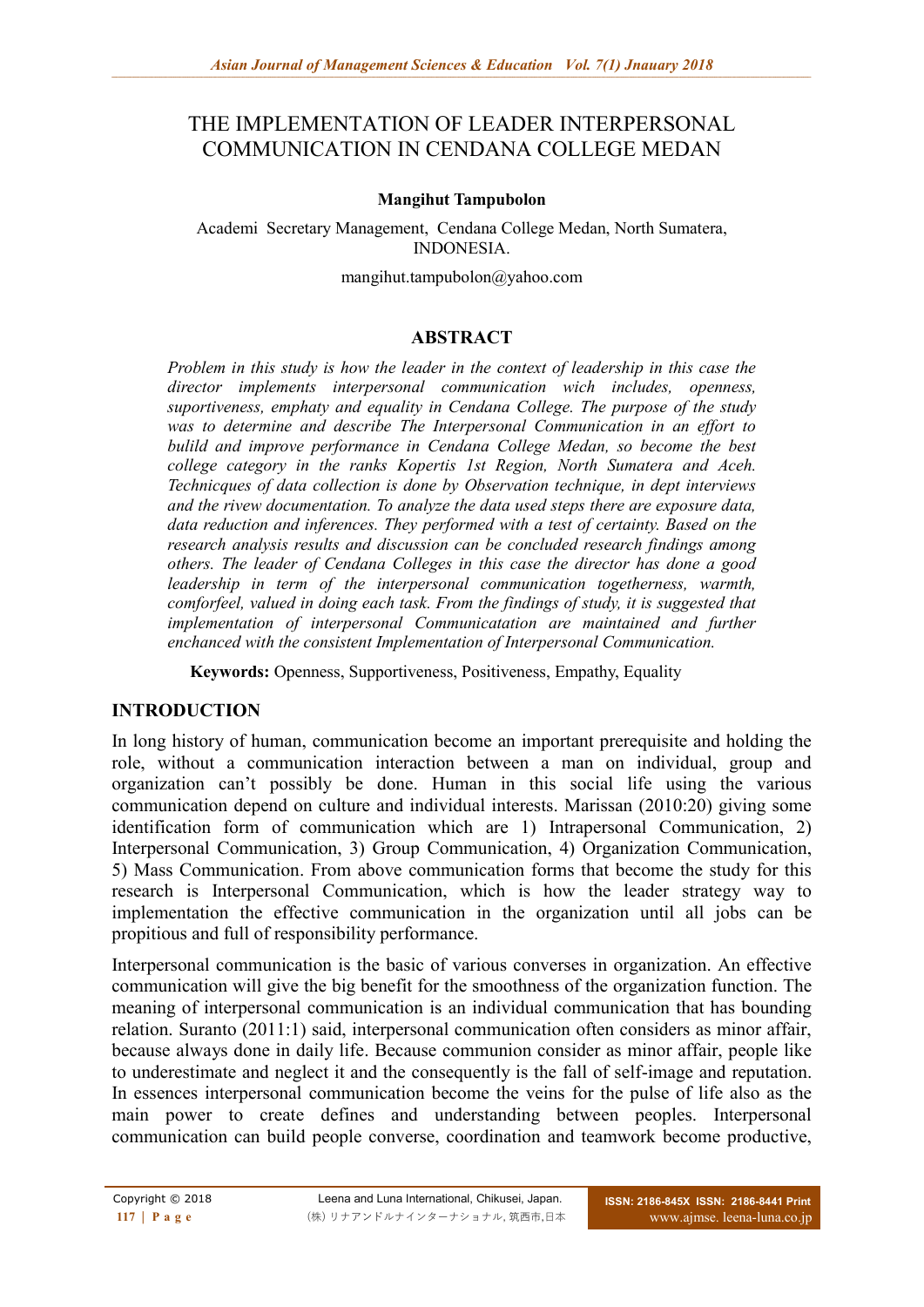dynamics, innovative and link it with the organization purpose with the level of member participation and dynamics of community progress.

College Leader, Rector, Dean, although a Director must have a commitment, not tossed by the rushing communication messages that will be affect their self and way of working become not productive. A leader is requiring having a good self-skill, be wise, able to be a good listener and firmly act on all communication messages appropriately. Leader must have skill in process information and showing effecting speaking with who he is talking with interpersonal. As a leader, communication with effective way not only be needed but also be expected by others and organization member. But many leaders ignore it, so the relation with the subordinates become not good, complement with outdated management style, inability to work with others will affect toward organization purpose. Great leader consistently strives to strengthen their interpersonal communication competencies with building and keep the open, supported, collaborative relationships with others in organization. As leader, communication is vital to run his organization wheel, because when communication not run good, the leader will difficult to know the job skill, performance and organization behavior from the company that he lead. Sunarto (2004:192) said, communication helps motivation development by explain to employee what they need to do, how to work well and what need they do to improve the work performance if it still below the standard. To implementation interpersonal communication of college leader absolutely has good leadership and management, otherwise it would be fatal, and will face some obstacles in producing good human resources and in the end the college will be abandoned and closed.

Comfortable environment is felt when there is a polite greeting between the college, between the lecturer and the employee, between the subordinates and superiors contrariwise. Each time entering this academy there is intimacy, hospitality, openness, togetherness, empathy that always felt in this institution. All activities are seen together, smooth and orderly, discipline start with college student attendance, lecturer must be on time, varied learning methods, supported with the good media is very concerned by this college management. These kinds of background inspire a great curiosity to do research. What are become the boosters for civitas academica until they have very significant awareness, the other hand Cendana College is one of the best academy compare with the similar academy surrounding Kopertis region 1.

## **RESEARCH FOCUS**

Based on above background, this research focus on problem implementation of leader interpersonal communication at Cendana College Medan referring to De Vito perfective in Fajar (2009:84) as follow; 1. Openness, 2. Supportiveness, 3. Positiveness, 4. Empathy, 5. Equality.

## **RESEARCH QUESTION**

Starting from the problem background and above research focus then this question is emphasized into some aspects, as follow:

- 1. How the leaders in the context of their leadership context implement openness at Cendana College?
- 2. How the leaders implement supportiveness?
- 3. How the leaders implement positiveness in their leadership?
- 4. How the leaders implement empathy their leadership at Cendana College?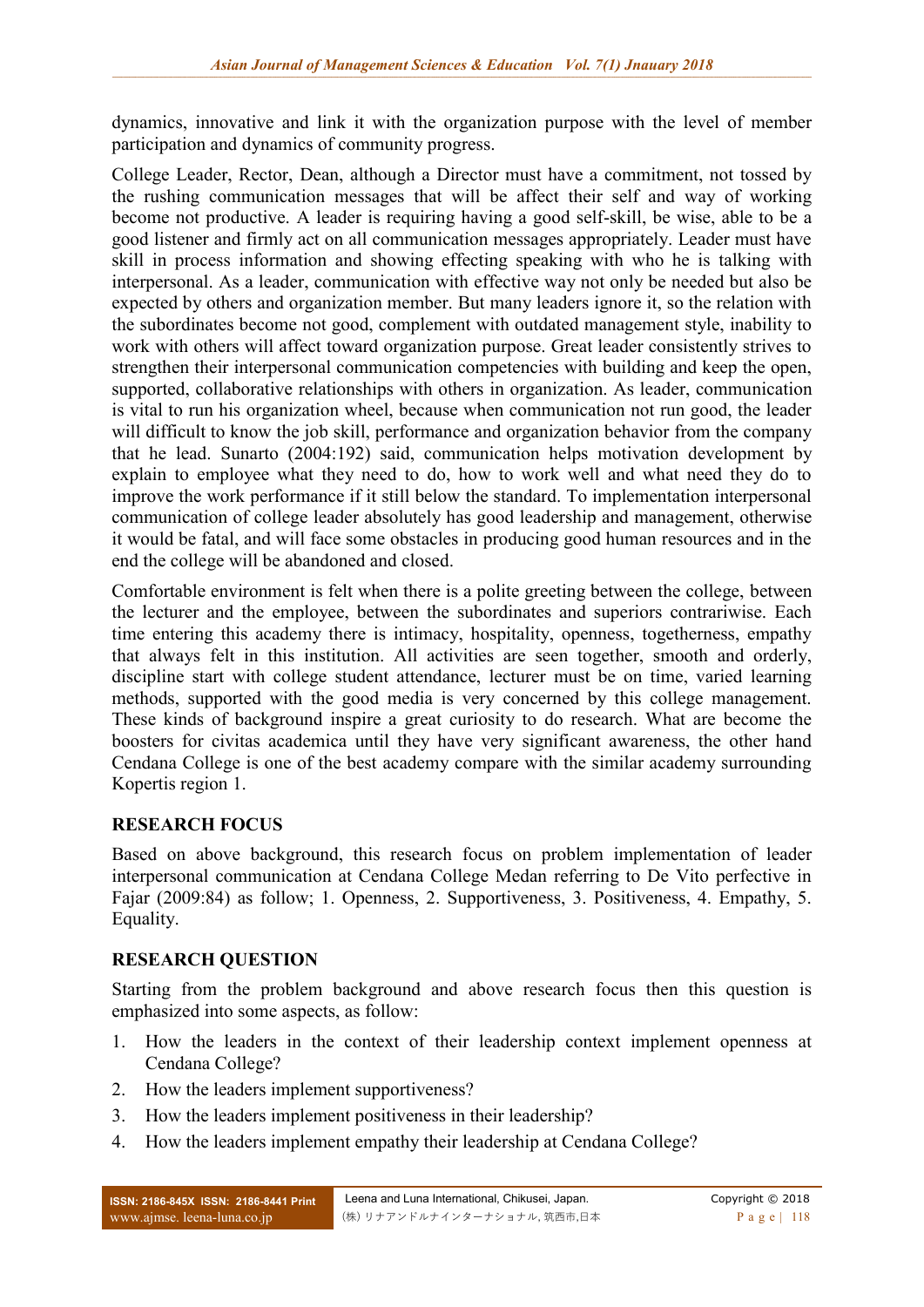5. How the leaders implement equality their leadership at Cendana College?

#### **THE OBJECTIVE**

The objectives are to know and describe implementation of leader interpersonal communication at Cendana College Medan which is Cendana College openness leader, supportive leader, positiveness leader, empathy leader, and equality leader to civitas academica.

#### **THE SIGNIFICANCE**

#### **The Theoretical Significance**

- a. As a contribution of thought for the development of science in similar especially leadership strategy of college director in terms of interpersonal communication.
- b. This research result can become reference at least for further discussion about interpersonal communication.
- c. As a contribution thought to development of education science especially education administration science.

#### **The Practical Significance**

- a. For Cendana College, as information and input material to increase interpersonal communication in all aspects civitas academica.
- b. For Cendana College, as input material in taking policy and making decisions to keep an effective interpersonal communication atmosphere.
- c. For researches, as a comparable material to relevant research in the future.

#### **CONCEPTUAL FRAMEWORK**

One's leadership will be effective if he figures as communicator and good communicant at once so san motivate the subordinates to work harder. Interpersonal communication leadership in organization is a core work behavior for the organization. The more effective interpersonal communication of leadership can be the higher communication between one member to other members and member with leader. Each person has a sense of work and keep comfortable work atmosphere then the higher superior performance of member organization will be achieved.Indicator Interpersonal Communication, Openess, Positiveness, Suportiveness,Empathy, Equality (Devito,2009)

#### **Definition of Leadership**

Basically, leadership is the process of social impact in interpersonal relation, decision making and objectives achievement. Soekarso (2008:17) said leadership of new paradigm is new professional leadership style which is build based on two principle philosophy they are, 1. Togetherness, and 2. Productive. It means a leader can't work alone with all sort of ideas but he need to build the teamwork from all varies skill from organization member and other people. Leadership is vital thing in organization. Jones in Sutarto (2006:1) said, organization is united group of people working for a common goal, under common leadership and with the proper tools. An absolute leader has the skill to implement in his every leadership. Suprapto (2011:143) and Mal Hutton in Rustandi (1987:54) adduce: 1) technical skills, 2) human skill, 3) conceptual skill.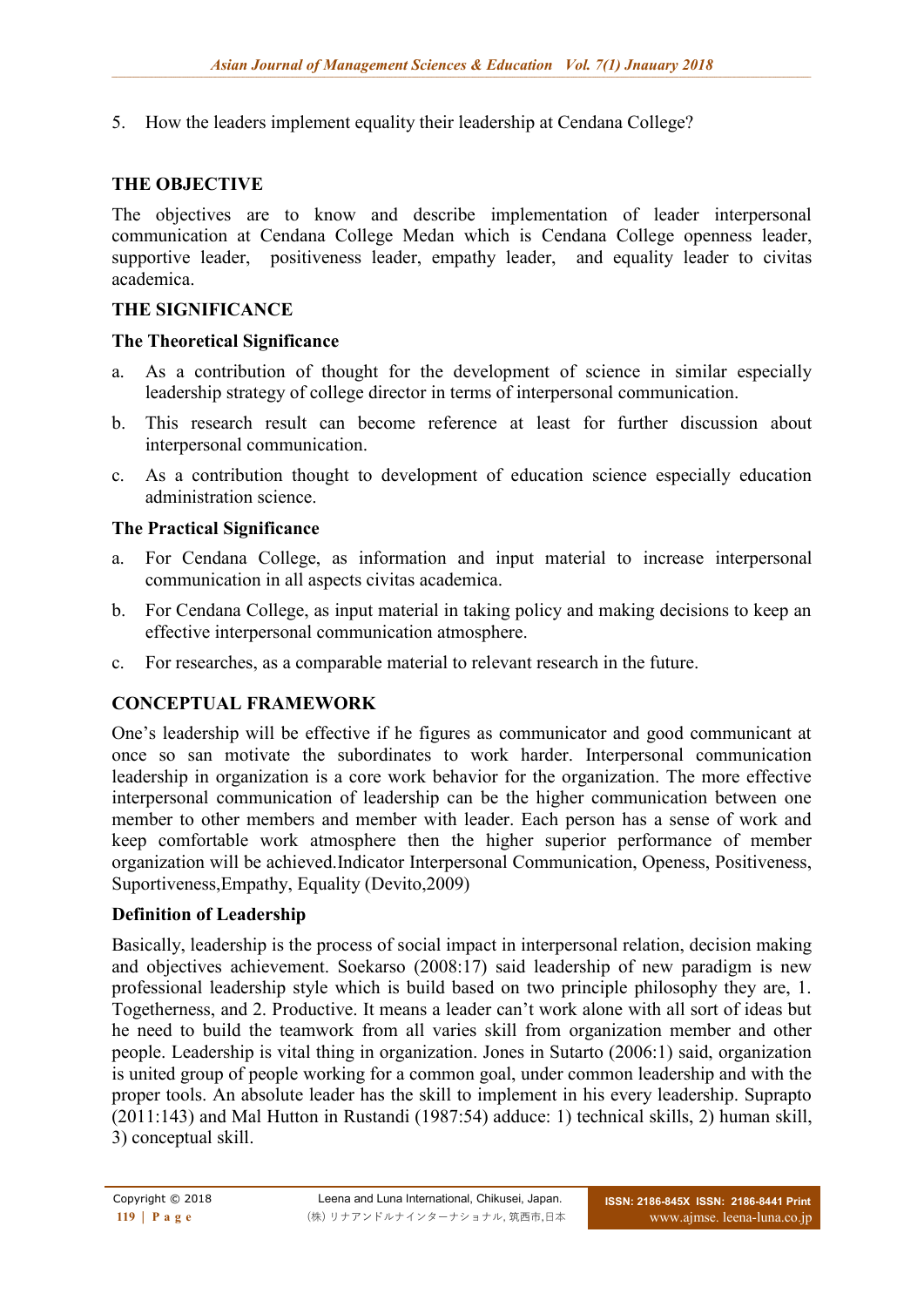Interpersonal communication skill by a manager will be characteristic by directed skill, motivated and effective cooperate skill with others. By having that skills, the organization he leads will be able to empower the resources in efficient and effective way. Able to do interpersonal relation with other, clear understanding the detail situation and environment, is there any problem, or is there any development and decline in all organization sector.

### **Definition of Interpersonal Communication**

There are some definitions of interpersonal communication from communication expert such as DeVito (1992:11) said, interpersonal communication is defined as communication that takes place between two persons who have a clearly established relationship, the people are in some way connected. So interpersonal communication is like the communication between mother and child, doctor with patient, two people in interview session and etc.; Then Harjana (2003:35) said interpersonal communication is face to face interaction between two people or more, where the sender can direct in giving message and the receiver directly received the message. Others expert like Luthan (1995:424) the important things to emphasize in interpersonal communication is there are information transfer from one man to other man with objectives: 1. To learn outsider, 2. There is enclose relation with others, 3. To influence other attitudes and behavior, 4. To play, its mean including all pleasure or exclusive purpose activities, 5. To help people communication. Suranto AW (2011:19-21) reaffirms that the purpose of interpersonal communication has some various, some of them is (1) expressing concern to others, (2) found own self, (3) found outside world, (4) build and keep compatible relationship, (5) influence attitudes and behavior, (6) find pleasure or spending time, (7) eliminate losses due to wrong communication, (8) giving help.

#### **Characteristic of Interpersonal Communication**

Barnlund in rakhmat (2005:96) said interpersonal communication have below characteristic: 1. Spontaneous, 2. Not maintenance and unsystematic, 3. Accidentally, 4. Not pursuing a planned goal, 5. Performed by person whose membership is sometimes unclear, 6. Can happen in the past.

#### **Aspect of interpersonal communication**

De Vito in Sanjaya (2004:231) sees the effective characteristic of interpersonal communication from humanistic and pragmatism by: 1. Openness, 2. Empathy, 3. Supportiveness, 4. Positiveness, 5. Equality. Furthermore, De Vito in Riswandi (2009:89) express perspective to see an effective interpersonal communication as below: Humanistic perspective involve a. Openness, b. Positiveness behavior driven by descriptive and spontaneous, professionalism, defensive behavior involve evaluation, fix strategy, c. Supportive behavior, d. Empathy, e. Equality.

#### **METHODS RESEARCH**

#### **Research approach**

This research is using qualitative approach with the purpose to describe the research result and try to find a comprehensive picture of a situation. Qualitative research got accurate data by make a close relationship with the research subject in context and naturalistic setting. Based on Sugiyono (2010:24) to figured out complex social interaction the researcher need to elaborate with the qualitative methods by playing the role and deeply interview about social interaction. Thus, it will be found the clear pattern of relation. Miles and Huberman in Swandi (2008:22) emphasize qualitative method trying to express some unique in individual and group, overall of society or organization in daily life, very detailed and can be scientific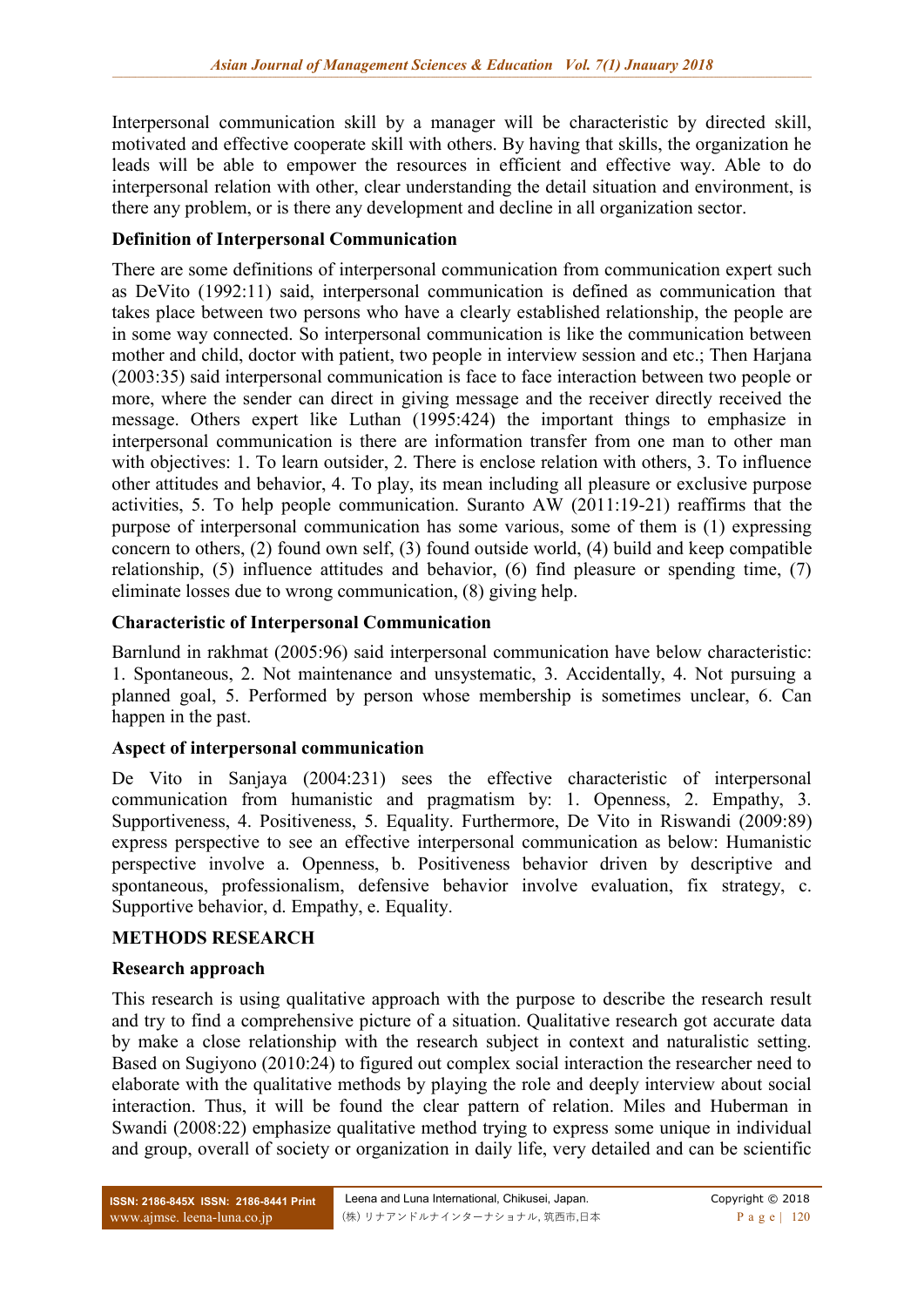responsibility. Furthermore, Swandi said, in qualitative research the researches need or by others help is the main data collector. Because of that, when collect the data at the field the researcher need to take a role in society activity.

From above opinion can conclude as qualitative research is the method research to investigate phenomena in real life context, scientific corresponding with the real observation, from hat people said in interview, and by supported document. In qualitative research the main instrument for researcher is collecting data, that why need to keep and build tolerance and empathy, patience and objective then the scientific atmosphere not changed and keep stay.

## **1. Research Subject.**

This research subject is the person considered competent and representative in giving the accurate, honest, and relevant information to research phenomena. The target subject is director of Cendana College as key informant in this research. Deputy director, head of study program, representative lecturer, representative college student, and representative parents, and stakeholder.

### **2. Technique Collecting Data**

Base on Nasution (1992:54) in qualitative research the data should be gain directly by researcher personally with go to the field. Its mean can't be representative by others. In this research the technique in collecting data is by using some source like literature, observation, deeply interview, documentation and added technique like visual material technique, browse internet technique. Data that gained were analyzed in such a way so the data is valid and tested.

#### **3. Technique Analyze Data**

Analyze data has begun when the researcher goes in to field to collecting data, example: While doing interview, if the answer feels not enough, the researcher will come back to the field to ask the question until gain enough data. According from Miles and Huberman in Sugiyono (2010:246) that activity in analyzes qualitative data done interactively, and continues until completion, so the data is saturated. Activities in analyses the data is by data reduction, data display, and data conclusion. By the definition of reduction data then presented and held and take the conclusion.

#### **FINDING RESEARCH**

Based on the result of data analyze from various source like observation, documentation, and interview result after confirming with triangulation and diversification can be known and interpreted that director of Cendana College in leadership context implement superior interpersonal communication, involve: openness, supportive, positiveness, empathy, equality.

From the result of data analyze know that Cendana College is more progresses and develop from the side view of infrastructure and facilities, lecture system and teaching methods that can direct the college student to rill situation in field with confirm the theory and practice. College student quantity and quality are increasing every year. The percentages of acceptable graduate work are increasing by year to year. That does all prove the quality levels of Cendana College visionary leadership with clear context of interpersonal communication.

This finding research is focusing in implementation interpersonal communication in managing Cendana College can be known from below factors:

## **1. Openness**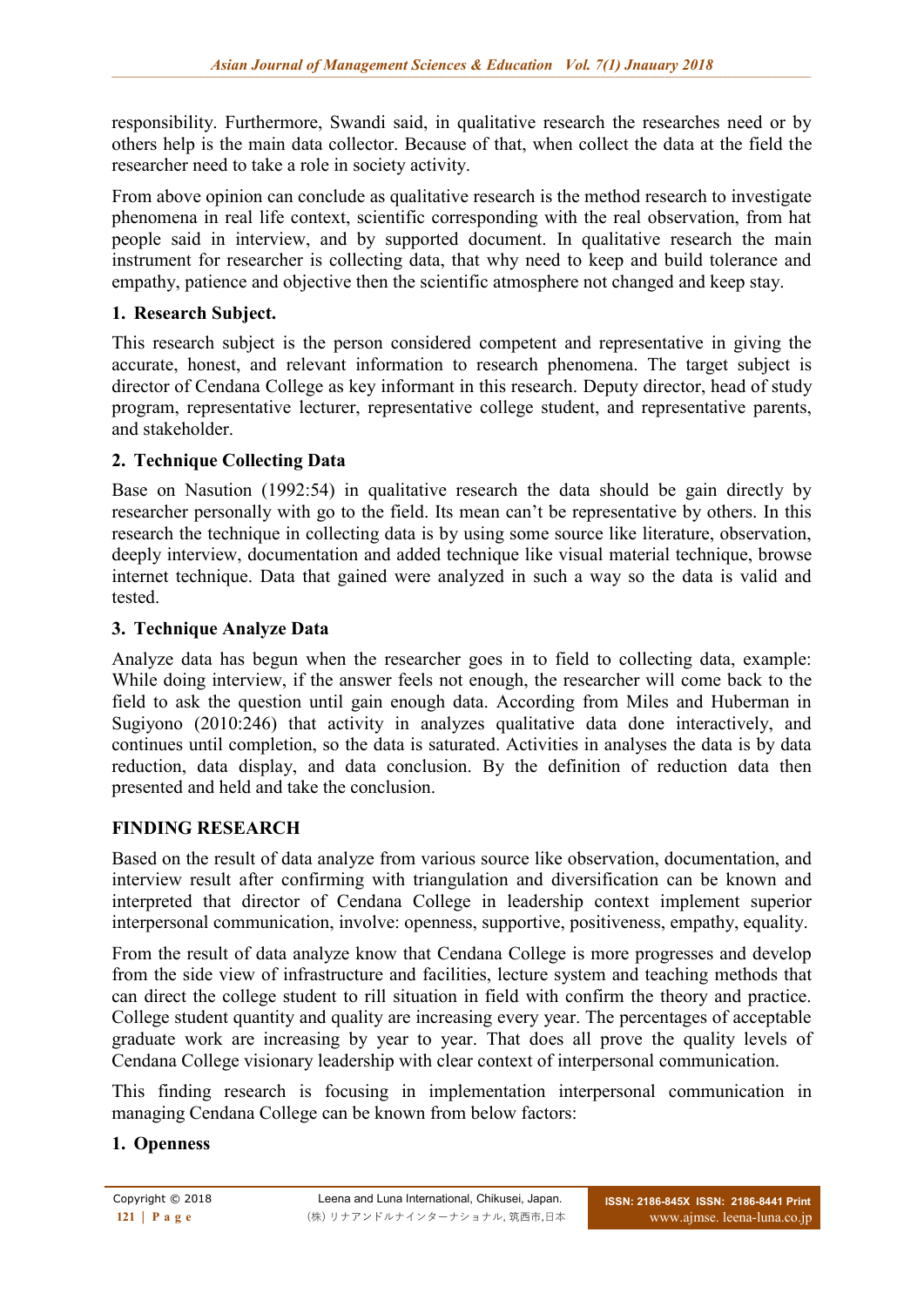Based on data analyze known that director in daily activities always utilize the time to get around to meet the college people, speak with people he met like about healthy, job and others. in this activity director as the leader be low profile like always openness, honest, good responding to others. By behave like this people in college will more confident to meet and speak with the leader while have the problem or ideas to be conveyed.

### **2. Supportiveness**

Cendana College leader keep a good attitude that be proven from various opinion that received by respondent that director as the leader do by: respecting others opinion, responding different though, descriptively, good listener, speaking with subordinate as the importance things.

### **3. Positiveness**

Positiveness implementation from the director of Cendana College in interpersonal communication context involve think positive to himself, think positive to others, make subordinate as a good talker, building a friendly atmosphere, creating inspiration, not suspicious. From data analyze director still consistently do it, from observation result we know there is high changing both in infrastructure, pride, encouraging, exterminate procrastination, increasing motivation and performance of civitas academica.

### **4. Empathy**

Director in his leadership implement interpersonal communication in empathy way involve, understanding others, put himself in others position, talk about himself, touching, give motivate to college people. This activity done well and can feel the result. All civitas academika feel warmth, comfortable, safety and respected college people love and trust the leader as the role models. His implication creates responsibility work environment and increasing the performance of each position.

#### **5. Equality**

From the analyze result known that director in context of his leadership implement interpersonal communication by the form of equality involve build equality, utilize equality, speak to all level, keep familiarity and safety, adapt to the other person, not monopolizing the conversation.

All above activity done week and consistent by director, that can show from the observation there is a familiar communication between the leader an lectures, leader and college student and college people in every opportunity, whether is room, campus hallway, courtyard and campus sidewalk. Its mean there is no barrier, no rigid rules required to speak with director, he always responds anyone whose want to talk with him.

#### **CONCLUSION**

- 1. Openness of the director communicates in the context of his leadership is the skill of openness result the people in the campus have sense understanding and known each vision and mission of Cendana College.
- 2. Supportiveness of the director communicates may help him to understanding what the campus people want, can know and responds ideas and criticisms raised when communicating, and become valuable references for institutional performance development.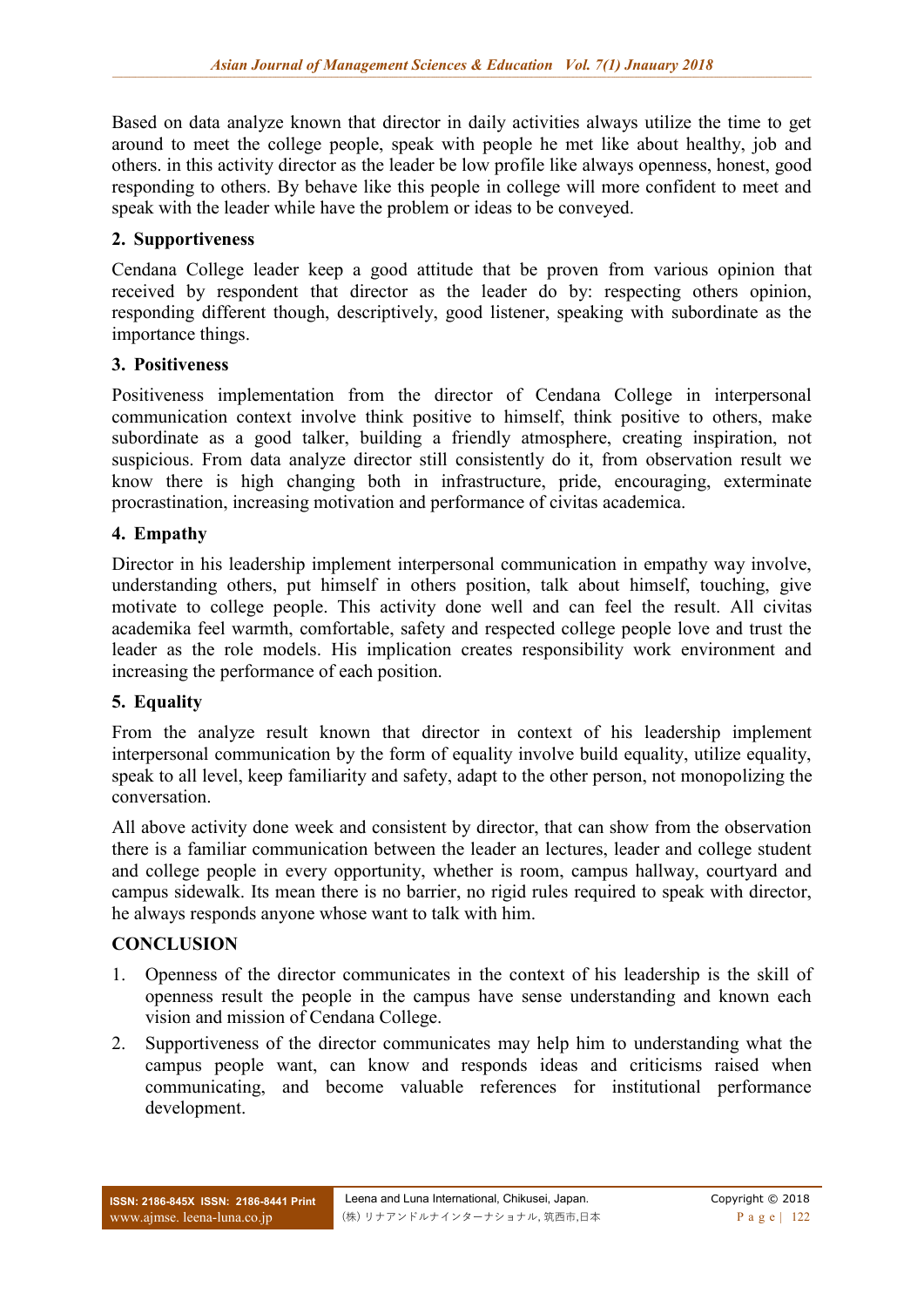- 3. Positiveness of the director communicates may build the campus people trust to director leadership which is appreciated their opinion, they are part of Cendana college that have own role in develop Cendana College.
- 4. Empathy of the director communicates is the power for director to gather them as discuss friends, as partners to form a policy for the betterment of Cendana College.
- 5. Equality of the director communicates in leadership context is the leader strength in carry out his leadership duties, because he assesses togetherness means all he considered as valuable in giving ideas, though, criticisms build up Cendana College.

## **RECOMMENDATION**

- 1. Director openness, supportiveness, positiveness, empathy, equality in communicating need to maintained and enhanced.
- 2. Leaders are expected to increase the frequency and weight of interpersonal communication to civitas academica so they always update their job performance.
- 3. Leader need to expand the relation with the external stakeholders, more and various stakeholders to anticipate Cendana College output becomes valuables outcomes.
- 4. Leader need to keep and increase reputation so that the trust of the service user community does not recede but is more intact and strong.